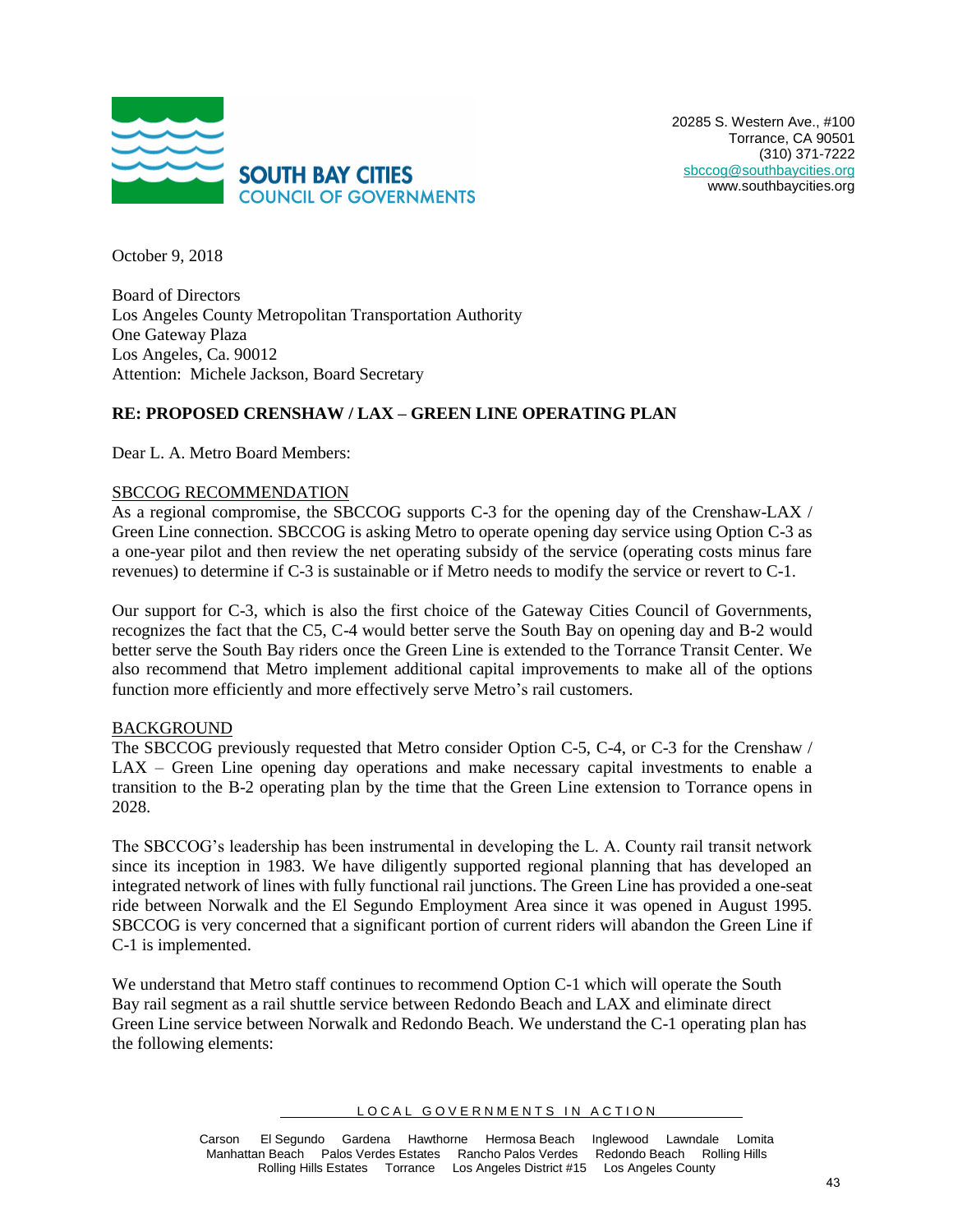- 1. Operate the Green Line and Crenshaw Line as a continuous one-seat ride between Norwalk and Exposition
- 2. Eliminate direct service operation of the Green Line South west of the Aviation/Imperial Station
- 3. Create a new Rail Shuttle Line segment between the Crenshaw/ LAX station at Century-Aviation and the former Green Line Redondo Beach station.
- 4. All current South Bay riders will need to transfer at Century / Aviation for either the Crenshaw / LAX line to Exposition or the Green Line east to Norwalk.
- 5. Eliminate the current one-seat ride between the South Bay and both the Silver Line and Blue Line.

# REASONS FOR OPPOSITION TO C-1

Option C-1 is inconsistent with all prior rail transit system planning since the initial L. A. County Rail Transit Implementation Strategy was adopted in the mid-1980s. This new staff operating plan was never considered during the past 23 years of planning and was never assumed during the billions of dollars invested in the Green Line and Crenshaw / LAX projects. As a result, the SBCCOG is concerned that the new Rail Shuttle concept changes the expected seamless operating plan so significantly that it may require supplemental CEQA or NEPA environmental documentation process with appropriate consideration of potential environmental, financial, and customer convenience impacts of the alternate operating plans.

Option C-1 adds a 7 to 9-minute delay for current Green Line riders between Norwalk and Redondo Beach by forcing all riders to travel on the Crenshaw / LAX line to a transfer station at Century and Aviation to continue their trip on the Crenshaw/LAX line or Green Line. Riders travelling to the Westside, to Green Line destinations east of the Blue Line, to Santa Monica, Long Beach, and downtown LA destinations will need to transfer a second time at the Exposition Line, Silver Line or Blue line to complete their trip.

SBCCOG understands that Metro staff is concerned with operating costs, ridership and revenue estimates for opening day service. However, Metro's operating cost projections have been based on prior studies of individual lines and have not projected the synergistic ridership or revenue that can be expected when all three lines are connected or the negative results that may occur from transfer penalties that will be created by eliminating current Green Line direct service between Norwalk and Redondo Beach.

SBCCOG is also optimistic that the annual net subsidy costs differences between C-1 and C-3 will be lower than Metro has projected. For example, when Torrance Transit expanded its service to downtown L. A., the transit operator projected ridership would rise 70%. To the agency's pleasant surprise, ridership grew 125%.

## NEEDED IMPROVEMENTS

The scrutiny of the Operating Options has spotlighted several improvements that SBCCOG believes should be immediately addressed. Regardless of whether C-3 or C-1 is selected for the opening day operating plan, SBCCOG urges Metro to complete the following improvements before or immediately following the opening of the Crenshaw/LAX line:

1. Add a pocket track at the La Brea Station to make the La Brea / Downtown Inglewood station the regular northern terminus for South Bay trains rather than only operating to this station on game days;